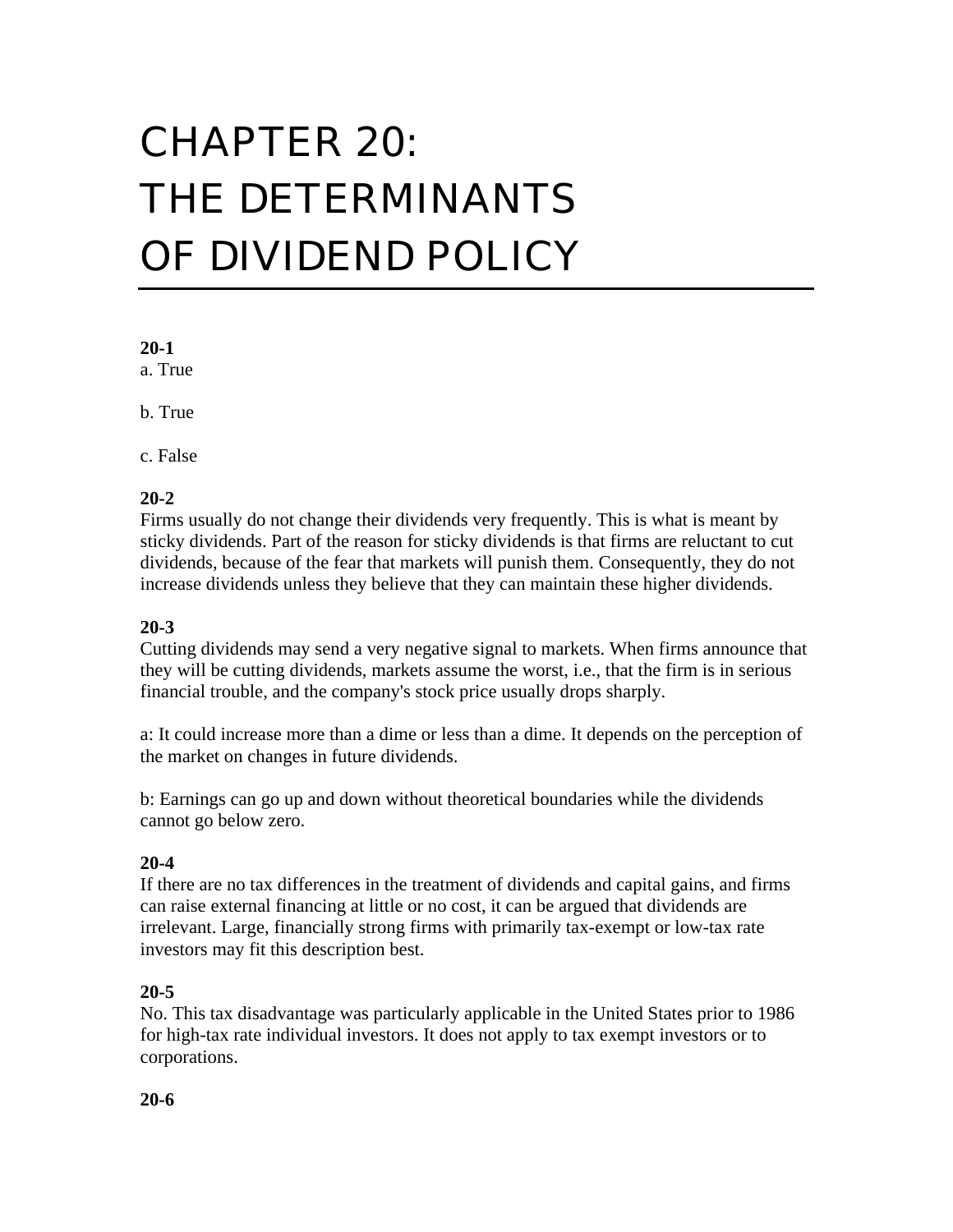It should reduce the amount it pays in dividends. The problem it might run into is communicating this intent to the market. Since its existing stockholders like dividends, the announcement is likely to lead to some of them selling the stock, causing the stock price to drop.

# **20-7**

An increase in dividends suggests to markets that the firm has the confidence that its future cash flows will be high enough to continue making these dividend payments. This confidence is the positive signal that might lead markets to increase their assessment of the firm's value. The empirical evidence is supportive, with stock prices increasing on dividend increases.

# **20-8**

Yes. If a firm that is believed to have great projects/high growth prospects increases dividends, it may send the signal that its project choice is narrowing. There seems to be no empirical evidence to support this hypothesis, though.

# **20-9**

(Price before - Price After) / Dividends =  $(1 - t_0) / (1 - t_{cg})$ , i.e.,  $3.5/5 = (1 - t_0) / (1 - .4)$ Solving for the ordinary tax rate, ordinary tax rate =  $t_0 = 1 - .6*3.5/5 = 58\%$ 

# **20-10**

If the marginal investor (which is a corporation) sells the stock before the ex-dividend day,

 $CF_B = P_B - (P_B - P) t_{cg}$ If the marginal investor sells the the stock after the ex-dividend day,  $CF_A = P_A - (P_A - P) t_{cg} + D (1 - 0.15 t_0)$ If no arbitrage is allowed to occur,  $CF_B = CF_A$ Then we find  $(P_B - P_A) / D = (1 - 0.15 t_0) / (1 - t_{cg})$ 

| × |  |
|---|--|

| - - -           |              |                 |                 |
|-----------------|--------------|-----------------|-----------------|
| Company         | <b>Price</b> | <b>Dividend</b> | <b>Price</b>    |
|                 | change       |                 | change/Dividend |
| <b>NE</b> Gas   |              |                 | 0.5             |
| <b>SE Bell</b>  |              |                 | 0.75            |
| Western Elec. 5 |              |                 |                 |

As a tax-exempt investor, you make returns based upon the difference between the price drop and the dividend. Consequently, you will make excess returns on the first two stocks. On both an absolute and percentage basis, NE Gas is your best bet.

# **20-12**

Assume that the true capital gains tax rate = Stated Rate/ $(1+R_f)n$  $(P_b - P_a) = (1 - t_o) / (1 - t_{cg})$  or  $(\$10 - \$9.20) = (1-.5) / (1-.5/1.1n)$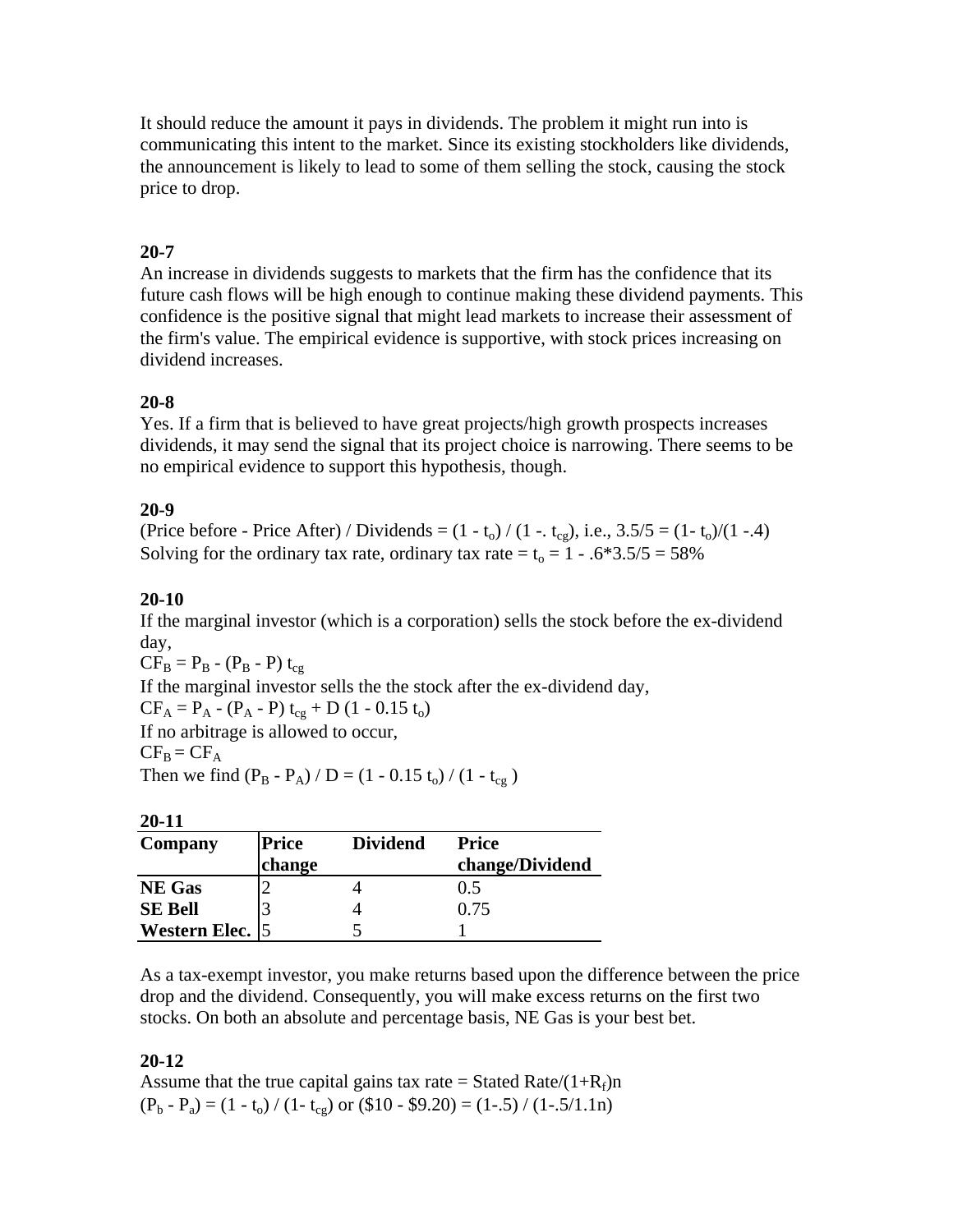Solving for n,  $n =$  approximately 3 years

# **20-13**

Tax rate on dividends =  $(40\%) (0.15) = 6\%$ Tax rate on capital gains  $= 28\%$ Expected price drop on ex-dividend day =  $(\$0.50)$   $(1-.06)/(1-.28) = \$0.65$ 

# **20-14**

I would expect the price to drop since the actual price increase of 4% is less than the expected (or usual) price increase of 5%.

# **20-15**

The stock price may react negatively. The dividend may signal that Microsoft's project choice is becoming less attractive, and this will have negative consequences for future growth and project returns. In addition, stockholders in Microsoft are likely to be oriented to capital gains and may not like the dividends.

# **20-16**

I would expect the price reaction to be positive. The price increase in this case may send a positive signal to financial markets. The answer is different from the previous problem, because the auto parts industry is a more stable one than the software business (reducing the negative signaling implications of the dividend increase). Furthermore, the fact that the company already pays a substantial dividends implies that its stockholders will be less averse to receiving more in dividends.

# **20-17**

The price reaction will be more muted. Since the 35 analysts following the firm are likely to dig up any positive information about the company, the dividend increase at the margin conveys less information than it would for a smaller firm.

# **20-18**

I would expect it to decline. The preceding news on earnings and revenues has probably already conveyed the message that the firm is in financial trouble to financial markets. The decline in dividends, however, may cement this message by indicating that management believes that the earnings decline is not a short term phenomenon.

# **20-19**

I would expect the stock price reaction to be positive. The fact that RJR Nabisco was under stockholder pressure to begin with suggests that their assets were making belowmarket returns. Selling such assets would therefore be a positive action; returning the cash to stockholders would add to this reaction because it eliminates the chance that this cash will be invested in other poor projects.

## **20-20**

I would expect bond prices to drop. Selling assets (especially liquid ones) and paying dividends makes these bonds much riskier.